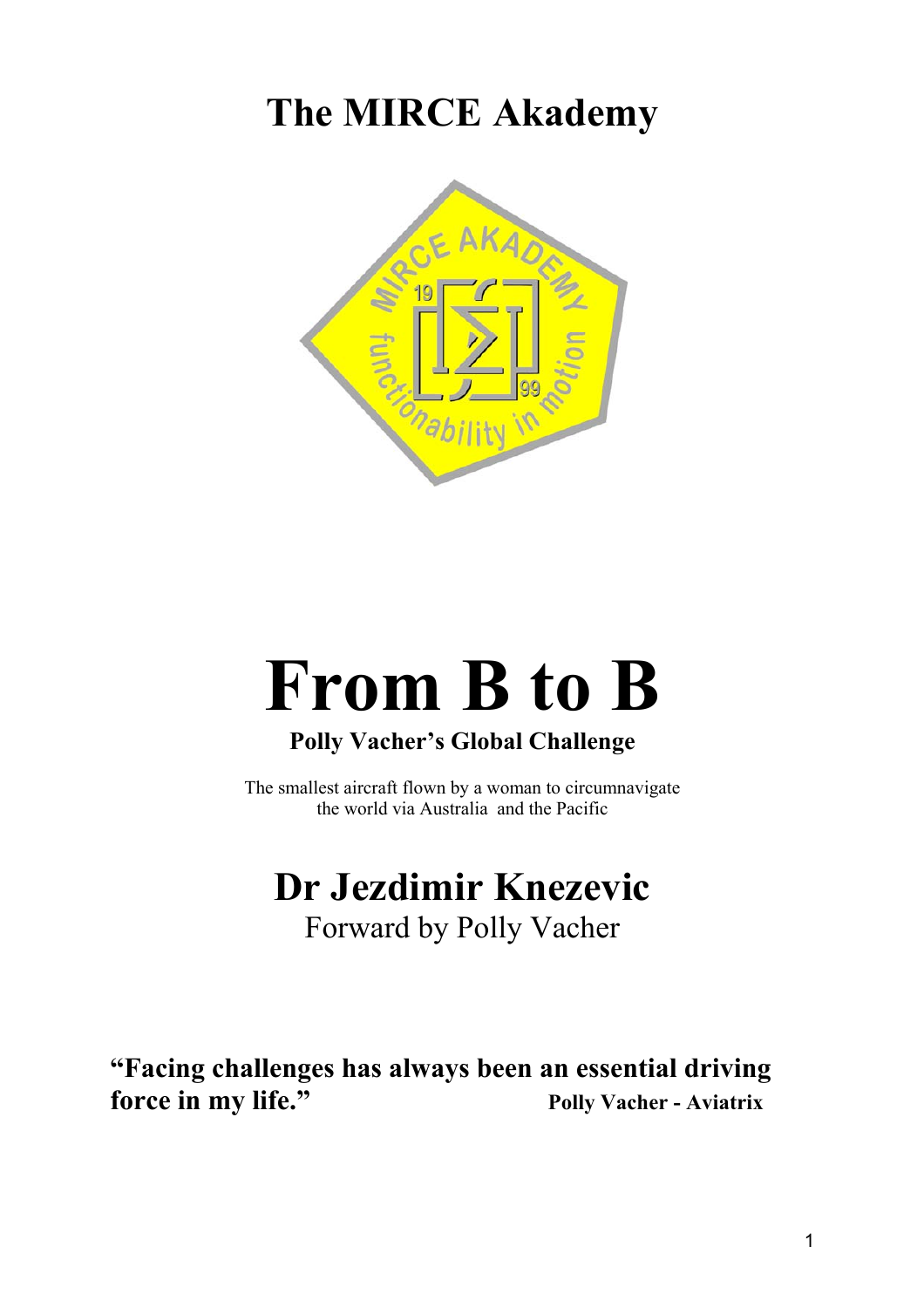# **Copyright 2004 by Mirce Science Limited,**

 Woodbury Park, Exeter, EX5 1JJ, UK. Phone: +44 (0) 1395 233 856 Fax: +44 (0) 1395 233 899 e-mail: quest@mircakademye.com web site: www.mirce.com

Editor: Dr J.Knezevic BEng, MSc, PhD, FRSS

Editorial Board: Dr J.Crocker, Professor A.Dubi, Dr M.El-Harram, Mr J.Hessburg and Dr H.Suranga (Fellows of the Mirce Akademy)

All Rights Reserved. No part of this publication may be reproduced, stored in a retrieval system, or transmitted, in any form or any means, electronic, mechanical, photocopying, recording, scanning or otherwise, except under the terms of Copyright, Designs and Patents Act 1998 or under the terms of a license issued by the Copyright Licensing Agency, 90 Tottenham Court Road, London W1P 9HE, UK, without the permission in writing of the Publisher.

Neither the author nor Mirce Science Ltd. accept any responsibility or liability for loss or damage occasioned to any person or property through using the material, instructions, methods or ideas contained herein, or acting or refraining from acting as a result of such use. The author and publisher expressly disclaim all implied warranties, including merchantability or fitness for any particular purpose.

Designations used by companies to distinguish their products are often claimed as trademarks. In all instances where Mirce Science is aware of a claim, the product names appear in initial capital or all capital letters. Readers, however, should contact the appropriate companies for more complete information regarding trademarks and registration.

ISBN 1-904848-01-X

Printed & bound in Great Britain by Topics The Creative Partnership, Exeter, UK.

# **Acknowledgement**

*The author is grateful for the support given by: Polly Vacher, Peter Vacher, Cloude Hirtz, Clive Nicholas, Josua Roffler, Arthur Moore, Lynn Spiller, John Crocker and Andy Jones during the preparation of this monograph.*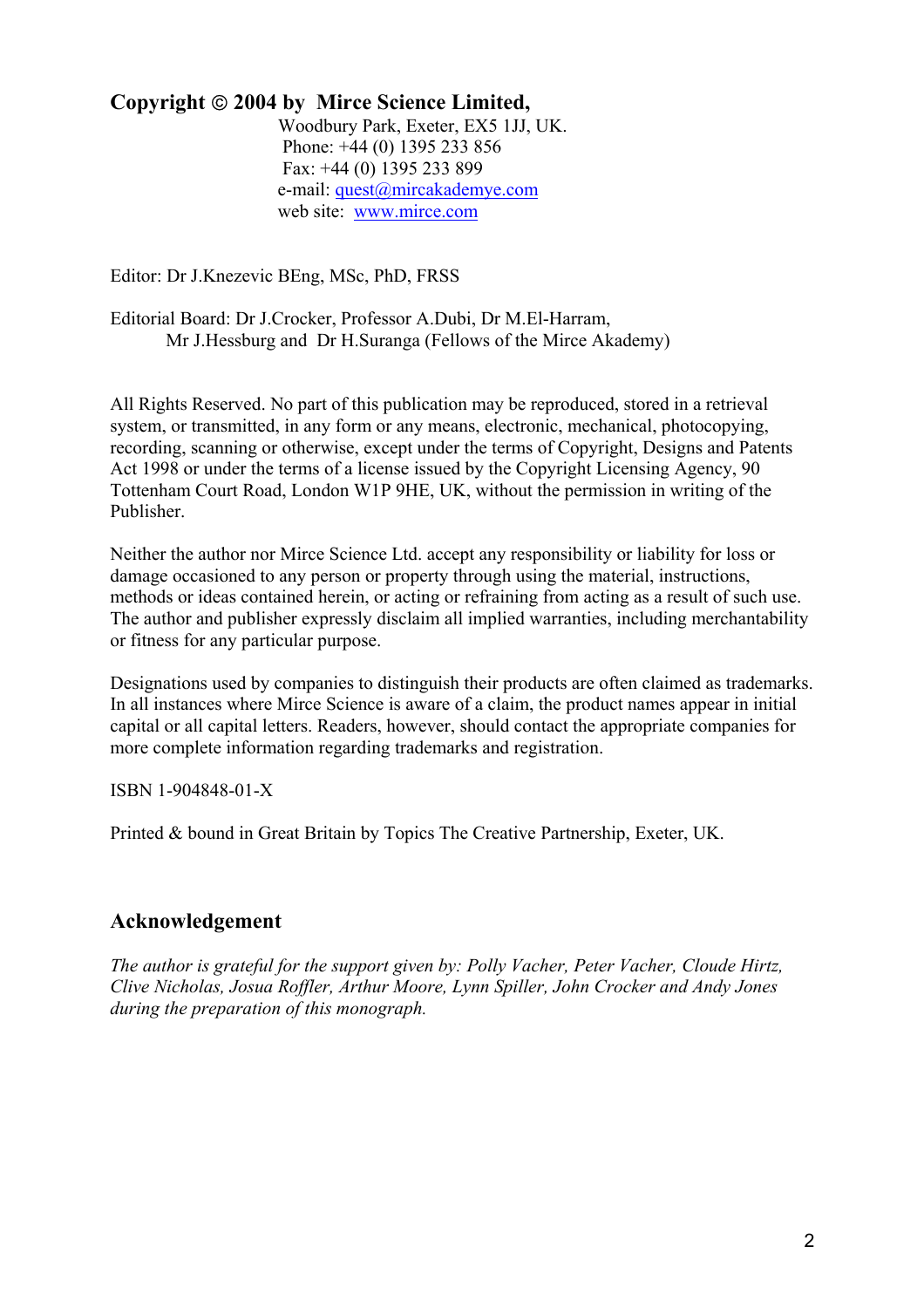# **Content**

| 1. | Forward<br>Introduction                              |                                                                                                                                                                                                                                                                                                                                                                     | $\overline{2}$<br>3 |
|----|------------------------------------------------------|---------------------------------------------------------------------------------------------------------------------------------------------------------------------------------------------------------------------------------------------------------------------------------------------------------------------------------------------------------------------|---------------------|
| 2. | The System                                           |                                                                                                                                                                                                                                                                                                                                                                     | 4                   |
|    | 2.1<br>2.2<br>2.3<br>2.4<br>2.5<br>2.6               | The Need Satisfying Function<br>The Aviatrix<br>The Aircraft<br>The Sponsors<br>The Team<br>The Scholarship                                                                                                                                                                                                                                                         |                     |
| 3. | The Environment                                      |                                                                                                                                                                                                                                                                                                                                                                     | 17                  |
|    | 3.1<br>3.2<br>3.3<br>3.4                             | Aviation portion of the atmosphere<br><b>Aviation Hazards</b><br>Airframe Icing<br>Engine Icing                                                                                                                                                                                                                                                                     |                     |
| 4. | The Operational Plan                                 |                                                                                                                                                                                                                                                                                                                                                                     | 23                  |
|    | 4.1<br>4.2<br>4.3<br>4.4                             | The Operation Plan<br>The Maintenance Plan<br>The Support Plan<br>Pre-Flight Publicity                                                                                                                                                                                                                                                                              |                     |
| 5. |                                                      | The Operational Process                                                                                                                                                                                                                                                                                                                                             | 34                  |
|    | 5.1<br>5.2<br>5.3<br>5.4<br>5.5<br>5.6<br>5.7<br>5.8 | Start: Birmingham 12 <sup>th</sup> January 2001<br>Europe (UK, France, Italy, Greece, Cyprus)<br>Asia (Jordan, Saudi Arabia, Oman, India, Thailand, Malaysia, Indonesia)<br>Australia (Australia, New Caledonia, Fiji, Samoa, Kiribati)<br>North America (USA, Canada, Greenland)<br>Europe(Iceland, UK)<br><b>Aircraft Failures</b><br><b>Weather Based Delays</b> |                     |
| 6. | 6.2<br>6.3<br>6.4                                    | The Maintenance Process<br>Preventive Maintenance<br>Corrective Maintenance<br><b>Condition Based Maintenance</b>                                                                                                                                                                                                                                                   | 42                  |
| 7. | The Support Process                                  |                                                                                                                                                                                                                                                                                                                                                                     | 43                  |
|    | 7.2<br>7.3                                           | <b>Operational Resources</b><br>Maintenance Resources                                                                                                                                                                                                                                                                                                               |                     |
| 8. | 8.1<br>8.2<br>8.3<br>8.4                             | <b>System Operational Success</b><br>Scheduled Arrival at the Birmingham International Airport: $17th$ May 2001<br><b>Personal Success</b><br>Awards received by Polly in Recognition of 'WINGS AROUND THE WORLD'<br>Promotion of wheel chair people needs                                                                                                          | 44                  |
|    | 9. Epilogue                                          |                                                                                                                                                                                                                                                                                                                                                                     | 47                  |
|    | 10 References                                        |                                                                                                                                                                                                                                                                                                                                                                     | 48                  |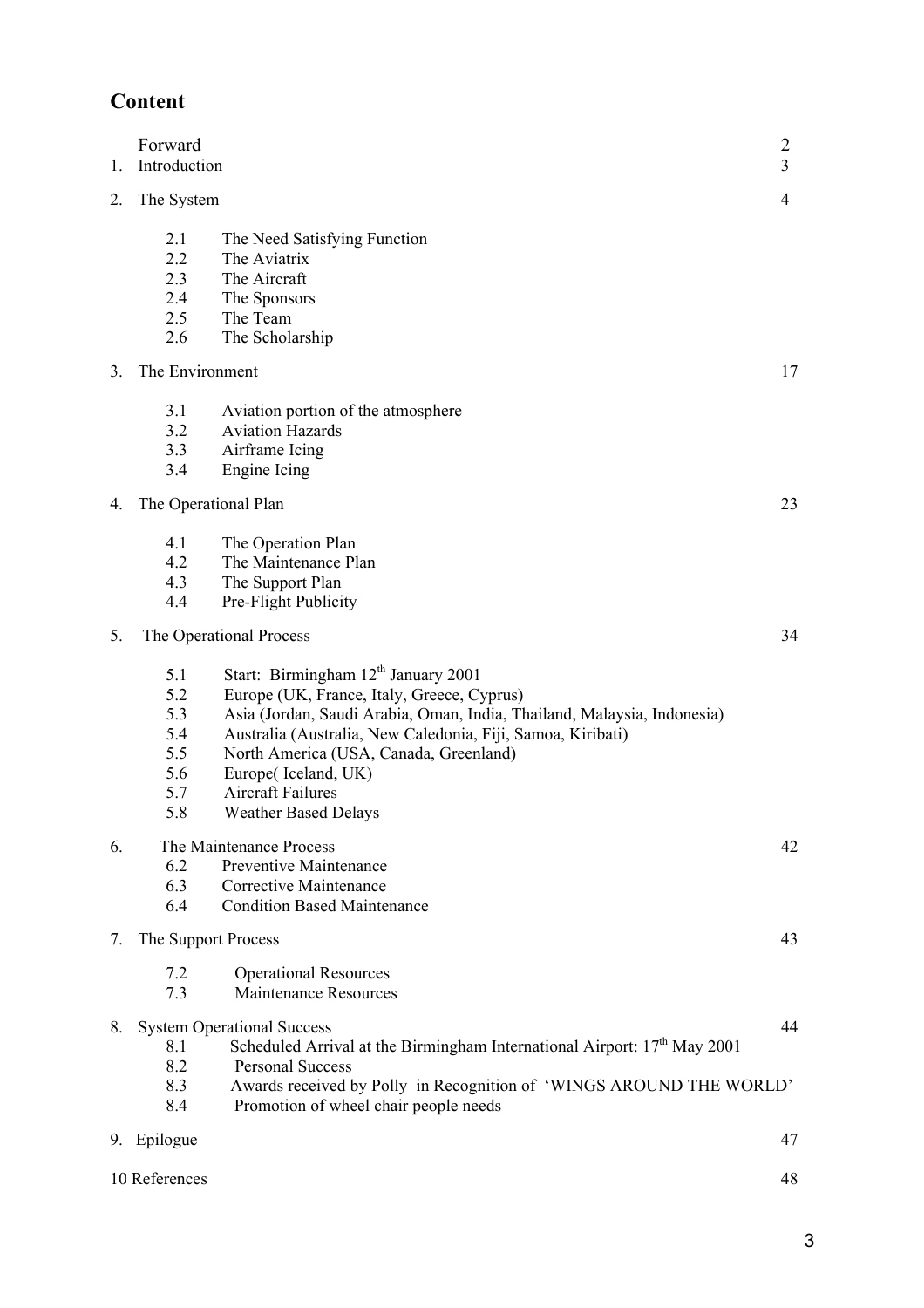#### **1. Introduction**

*According to Albert Einstein, "Everything that the human race has done and thought is concerned with the satisfaction of felt needs" [1]* 

The need for flying is as old as the human race. Since 1903, thanks to the Wright Brothers, humans have been able to fly.

Flying by your-self in your own plane is a dream of millions, but a reality for very few.

However, flying by your-self in your own plane around the World is the dream of those privileged few, men and women, who owned a plane and were able to fly.

Polly Vacher is one of those few who transformed that dream into reality. By doing that she entered into history book as*: The smallest aircraft flown by a women to circumnavigate the world via Australia and Pacific*.

It was a great privilege and honour for the MIRCE Akademy of System Operational Science to be in a position to experience part of this record-making journey, as a sponsor. It was an unique opportunity to share the determination, talent and knowledge of one of the very rare and gifted people in the world who, within seven years of touching the joy-stick for the first time at the age of fifty, gained the skill and courage to fly a single engine airplane around the globe.

From the perspective of System Operational Science, Polly's trip was a great opportunity to study how meticulous preparation, self discipline and professionalism in every aspect of the journey culminated in **total operational success**.

Dr J.Knezevic

Woodbury Park, December, 2001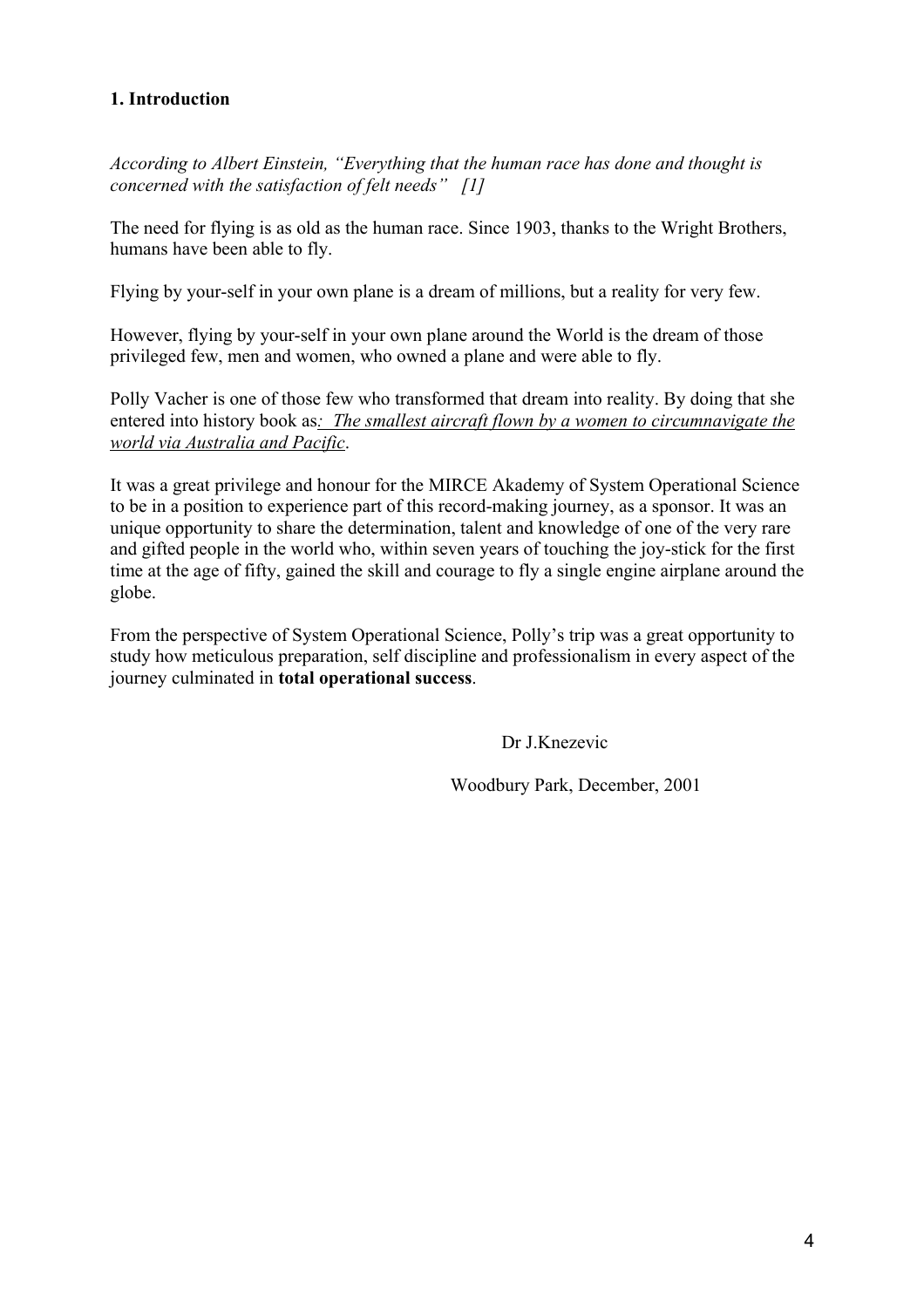#### **2. The System**

*"A System is a collection of elements arranged, by humans, after some distinct logical, scientific or instinctive method, on which at least one need satisfying function is defined, with expected performance and attributes.* 

> Dr J Knezevic MIRCE Akademy

#### **2.1 The Need Satisfying Function**

The system considered in this monograph was named by Polly Vacher, its originator, the "Wings Around The World" (WATW). The main purposes of the system were to:

1. Challenge the mental and physical ability of Polly Vacher to complete the around the world round trip solo in her single engine Piper-Dakota aircraft

- 2. Raise awareness of the needs of disabled people world-wide which will help them to rebuild their lives.
- 3. Raise funds for *The Royal International Air Tattoo Flying Scholarship for the Disabled in Memory of Group Captain Sir Douglas Bader*. This Scholarship presents 'an intellectual and physical challenge that they never remotely believed they could overcome'. By doing so, they gain confidence, self-esteem and possibly a job.

The expected performance and attributes of the Wings Around The World system were:

1. To successfully complete the around the world trip solo in the Piper-Dakota, G-FRGN, between  $12^{th}$  January and  $17^{th}$  May 2001,

2. To raise awareness of the needs, abilities and opportunities of disabled people in over 20 countries on four continents.

3. To raise £150,000 for the Flying scholarship endowment which will provide an annual scholarship "for ever".

The main elements of the Wings Around the World system were:

- $\triangleright$  The aviatrix
- $\triangleright$  The aircraft
- $\triangleright$  The sponsors
- $\triangleright$  The Team
- $\triangleright$  The Flying Scholarship

As nothing is a system unless a measure of its performance, as a function of the states of its elements, is defined, each element of the WATW system, together with the relationships between them, will be examined in this monograph.

Complexity is proportional to the number of relationships that exist, and the number of ways in which the system can react with its environment (i.e. the degrees of freedom).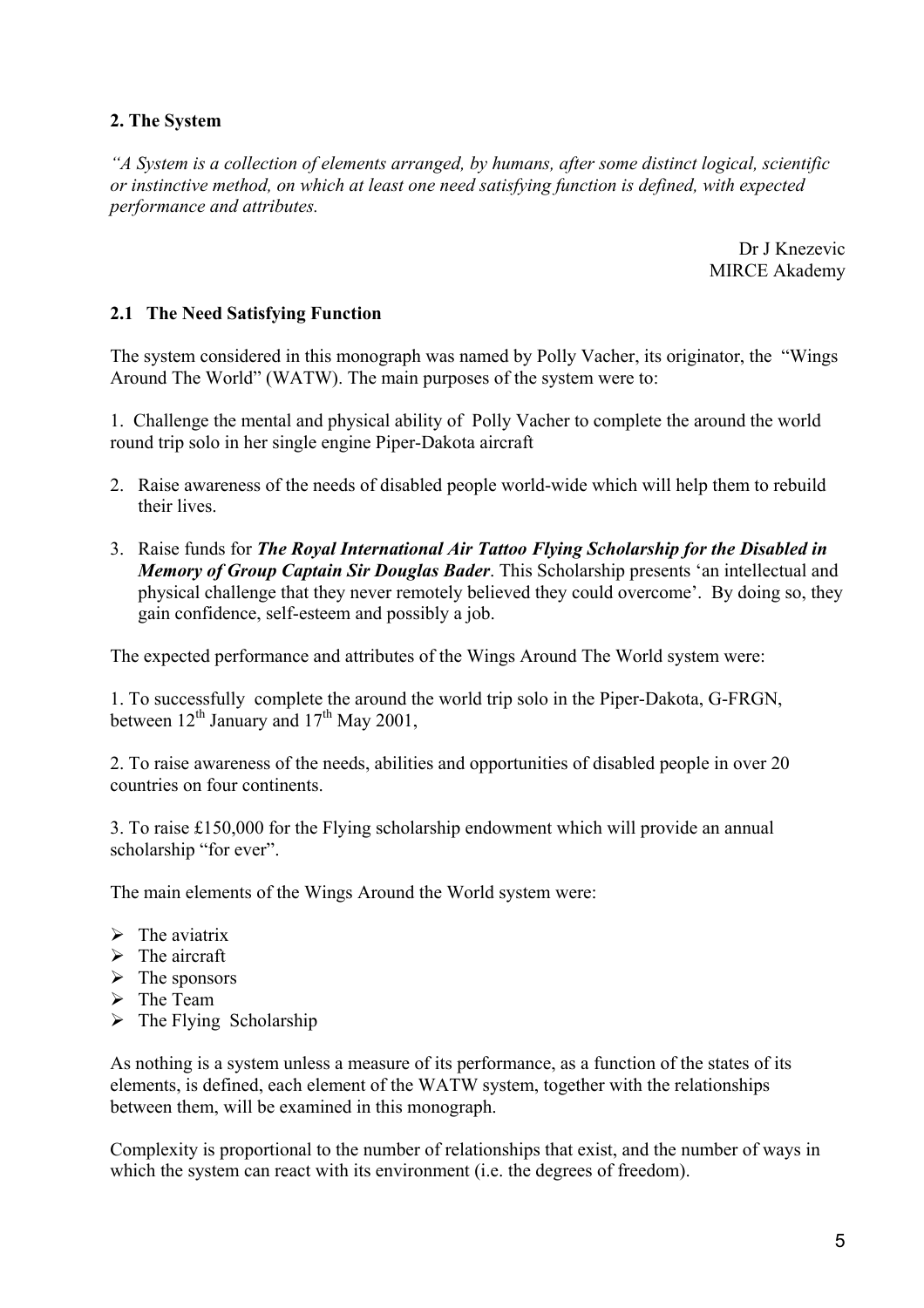#### **2.2 The Aviatrix**

**Name:** Polly Mary Anne Vacher. **Date of birth:** 13 January 1944. **Marital Status:** Married with three (grown up) sons. **Education:** Head Girl, Stover School, Newton Abbot. 8 'O' levels, 2 'A' levels.

**Professional:** Qualified physiotherapist, trained Middlesex Hospital, London.

 Musical and singing training at Trinity College, London. Licentiate of Trinity College, London. Batchelor of Arts (Music), Open University Masters degree in Music Education, University of Reading

 UK Private Pilot's Licence, 1994. Australian Private Pilot's Licence, 1994. Australian Instrument Rating, 1995. UK Instrument Rating, 1997. UK Commercial Licence, 1999

**Qualification:** Physiotherapist, Middlesex Hospital, London 1963-65. Physiotherapist, St. George's Hospital, Tooting 1965-66. Physiotherapist, Nuffield Orthopaedic Centre, Oxford 1966-68. Music teacher, in school and private 1978-present. Director, Fregon Aviation Ltd., 1996-present. Fund raiser, "Royal International Air Tattoo Flying Scholarships for the Disabled (in memory of Sir Douglas Bader)", 1997-present.

**Interests:** Flying, skiing, tennis, music (especially giving concerts for charity), flying for the disabled, public speaking, Australia, fresh challenges.

**Recognition**: From 1997 I have been one of five people, and the only woman, on the selection board for the "Royal International Air Tattoo Flying Scholarships for the Disabled".

Facing challenges has always been an essential driving force in Polly's life. At the age of 45, she did a tandem skydive to raise money for charity. This changed the direction of her life, as she was personally challenged to become a proficient skydiver. This was achieved in 1990 with a total of 245 jumps.

Then, Polly gave up skydiving as a hobby in favour of flying. In 1994 she gained a her UK Private Pilot's Licence, just before moving to Australia for 18 months in connection with her husband's work. Having held a flying licence for only a few months, Polly hired a light aircraft and flew with her husband Peter around the circumference of Australia, up the middle to Ayres Rock and Alice Springs and back across the Simpson Desert. With little experience in flying, this in itself was a challenge. They landed on dirt strips in the real outback, and on an island in the middle of the crocodile-infested Gulf of Carpenteria. They flew into an aboriginal settlement where they spent two nights with the local policeman, and went on night patrol with him.

In 1997 Polly Vacher flew solo in a single engine Piper Dakota across the North Atlantic. Peter joined her in America and together they flew around the periphery of the United States and Canada. They flew at 16,000 feet over the ……………………………………………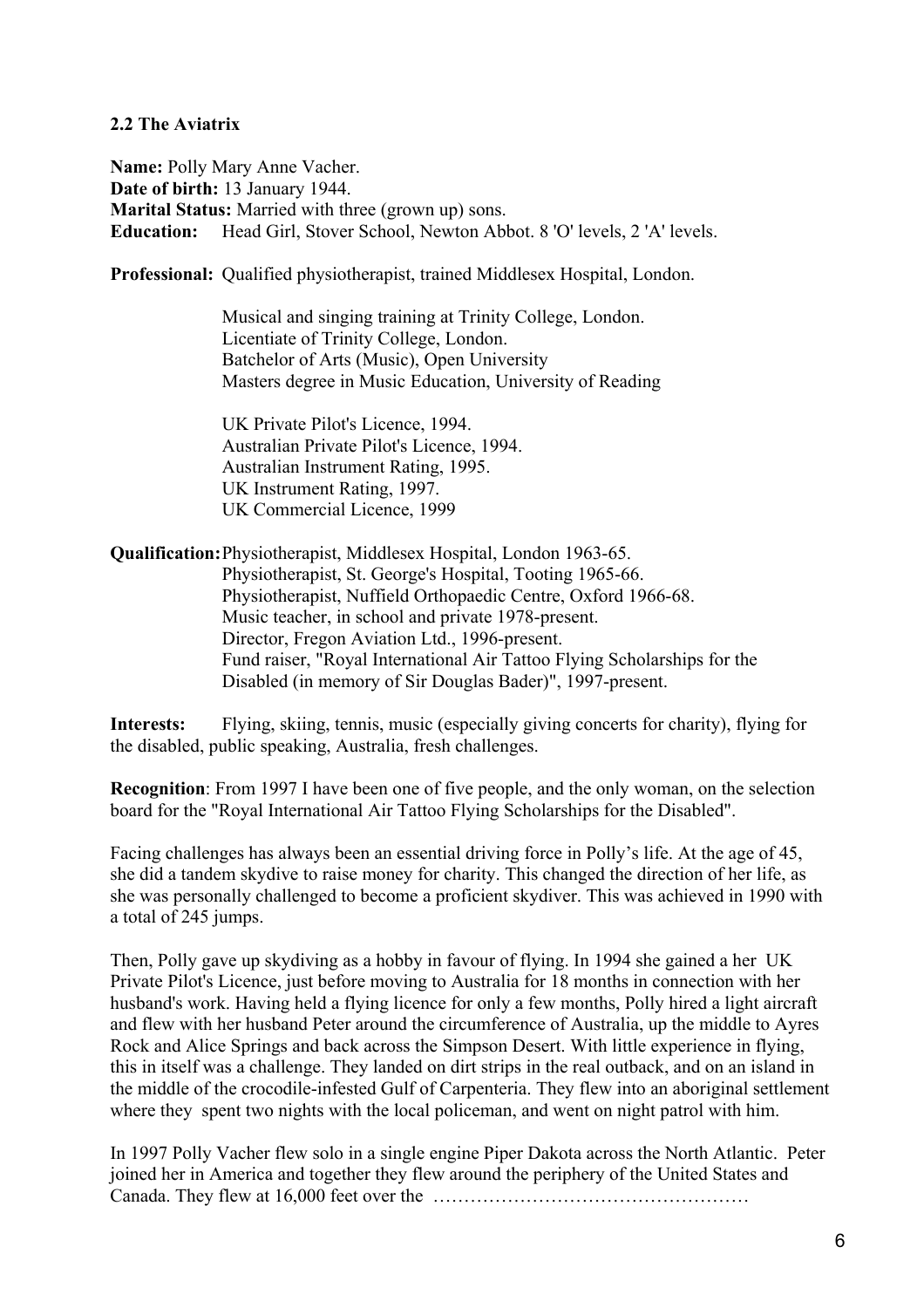#### **2.3 The Aircraft**

*William Piper (1881-1970) was "the Henry Ford of Aviation". His dream was to develop and build an airplane for everyone. The Cub built the base of the general aviation community as no other design. He opened the doors for Everyone to learn to Fly.* 

The aircraft selected by Polly to accomplish her plan was the PA-28-236 Dakota. This Piper aircraft is a single-engine, single-propeller, low-wing monoplane of all metal construction. It has seating for up to four occupants and has a two hundred-pound luggage compartment.

#### **The Airframe**

The basic airframe is of aluminum alloy with the exception of the steel engine mount, the landing gear, miscellaneous steel parts, the cowling, and the lightweight plastic extremities (tips of wings, tail fin, rudder and stabilator).

Aerobatics are prohibited in this airplane since the structure is not designed for aerobatics loads.

#### *Table 1. Light Manoeuvering Load Factors*

| <b>Positive Load Factor (Maximum)</b> | 3 8G I                          |
|---------------------------------------|---------------------------------|
| Negative Load Factor (Maximum)        | No inverted manoeuvres approved |

The fuselage is a semi-monocoque structure with a passenger door on the forward right hand side and a cargo door on the aft right hand side.

The wing is of a semitapered design and employs a laminar flow NACA  $65<sub>2</sub>$ -415 airfoil section. The main spar is located at approximately 40% of the chord aft of the leading edge. The wings are attached to the fuselage by the insertion of the butt ends of the spar into a spar box carrythrough, which is an integral part of the fuselage structure. The bolting of the spar ends into the spar box carry-through structure, which is located under the aft seats, provides in effect a continuous main spar. The wings are also attached fore and aft of the main spar by an auxiliary front spar and a rear spar. The rear spar, in addition to taking torque and drag loads, provides a mount for flaps and ailerons. A handle located between the front seats mechanically controls the four-position wing flaps. When fully retracted, the right flap locks into place to provide a step for cabin entry. Each wing contains one fuel tank.

…………………………………………………………………………

#### **The Supportive Sponsors**

**BOC Gases** Oxygen systems **British Airways** Charity support **Far North Aviation** Avgas **Fleetwood Nautical College Survival training Highlight Repro** Certificate printing **H R Smith Group**  Personal Locator Beacon **Imagecare.com** Photography and production **The Limousin Society Hospitality Loop Carriers Financial support L S T S** Survival training

**Bristol Flying Centre** Pilot preparation and training **Kingfisher Graphics Aircraft decals and wing names**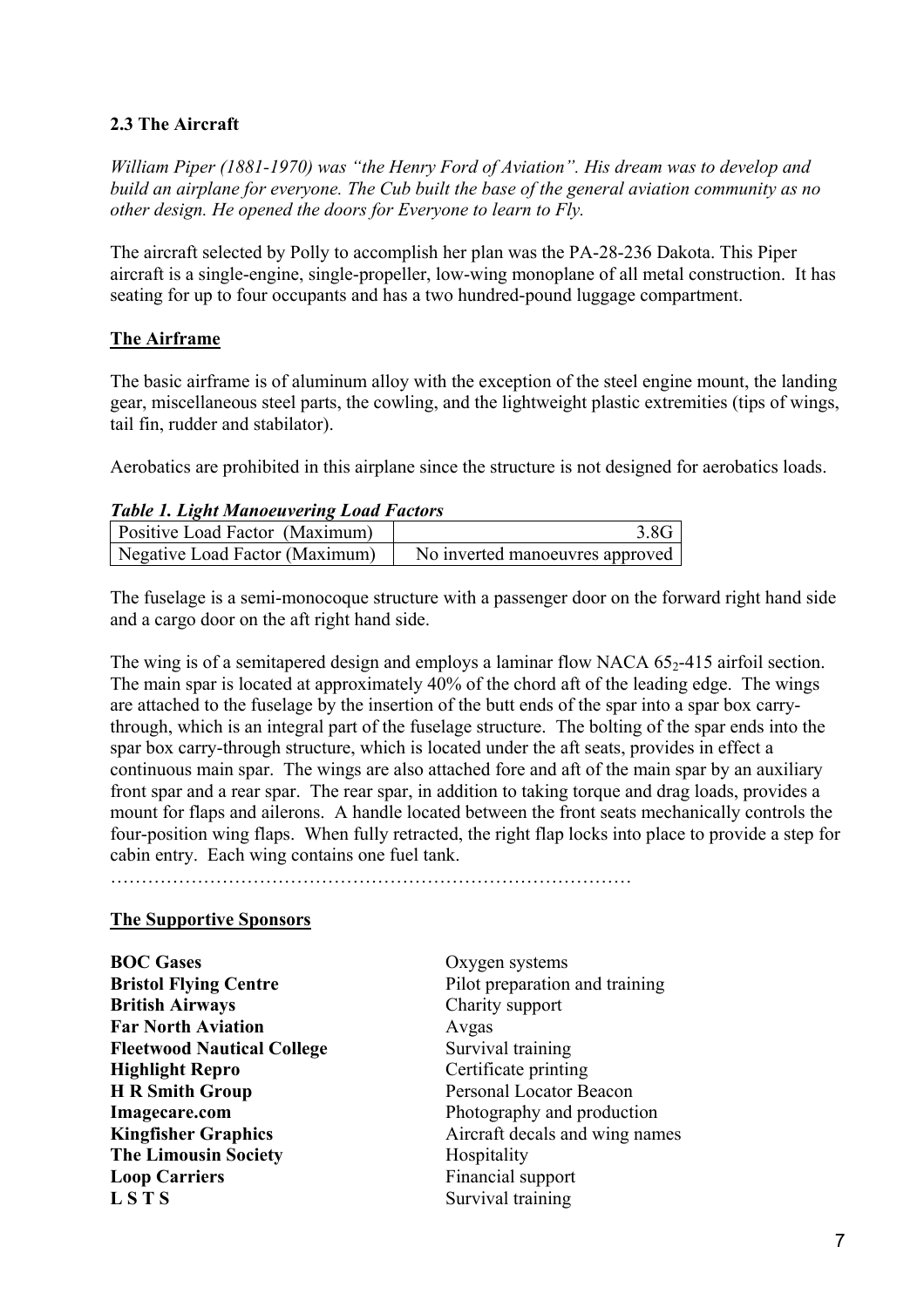| <b>Nikon UK</b>                                                     | Digital Camera                    |
|---------------------------------------------------------------------|-----------------------------------|
| <b>The Park Club</b>                                                | Fitness training                  |
| <b>Ross Consular Services</b>                                       | <b>Visas</b>                      |
| <b>Rotary Clubs</b>                                                 | Worldwide Hospitality             |
| Royal Garden Riverside Hotel, Bangkok Hospitality and media support |                                   |
| The Ryedale Herd                                                    | Hospitality and financial support |
| <b>TL Clowes Insurance</b>                                          | Financial support                 |
| <b>Woodbury Park</b>                                                | Financial support                 |
| <b>Virgin Cargo</b>                                                 | Shipping                          |
| <b>Fedex</b>                                                        | Shipping                          |

#### **Wingnames**

Around 1,400 individuals, clubs, schools and societies paid £25 each to have their name on the wings to 'Fly around the world with me'.

#### **2.5 The Team**

A committee of five volunteers, members of the British Women's association, was established with the mandate to raise funds by organising events and approaching Companies and Trusts who might wish to sponsor or give a donation towards the Flying scholarship. They were:

#### ¾ **Polly Vacher, Chairman**

- ¾ **Valerie Cahill:**
- ¾ **Sue Chase**
- ¾ **Susie Dunbar**:
- ¾ **Rosemary Taylor:**
- ¾ **Alice Auckland**

The team has been working on this project over three years, including a major fundraising evening at the Imperial War Museum at Duxford attended by the Charity's Patron, Her Majesty Queen Noor of the Hashemite Kingdom of Jordan.

Polly's husband Peter and other members of her family have made a gigantic contribution towards this record breaking trip, through all its stages. …………………………

#### **2.6 The Scholarship**

*The Royal International Air Tattoo Flying Scholarships for the Disabled* scheme was established in 1983 in memory of the wartime, legless ace pilot Group Captain Sir Douglas Bader. The purpose of the scheme is to help disabled people rebuild their lives. Typically a person's life has fallen apart after becoming severely disabled from an accident in the prime of their life, or perhaps they have underachieved due to disability from birth. A flying scholarship presents an intellectual and physical challenge they never remotely believed they could overcome. By doing so they gain confidence and self-esteem. This can lead to getting a job, maybe for the first time.

#### **3. The Environment**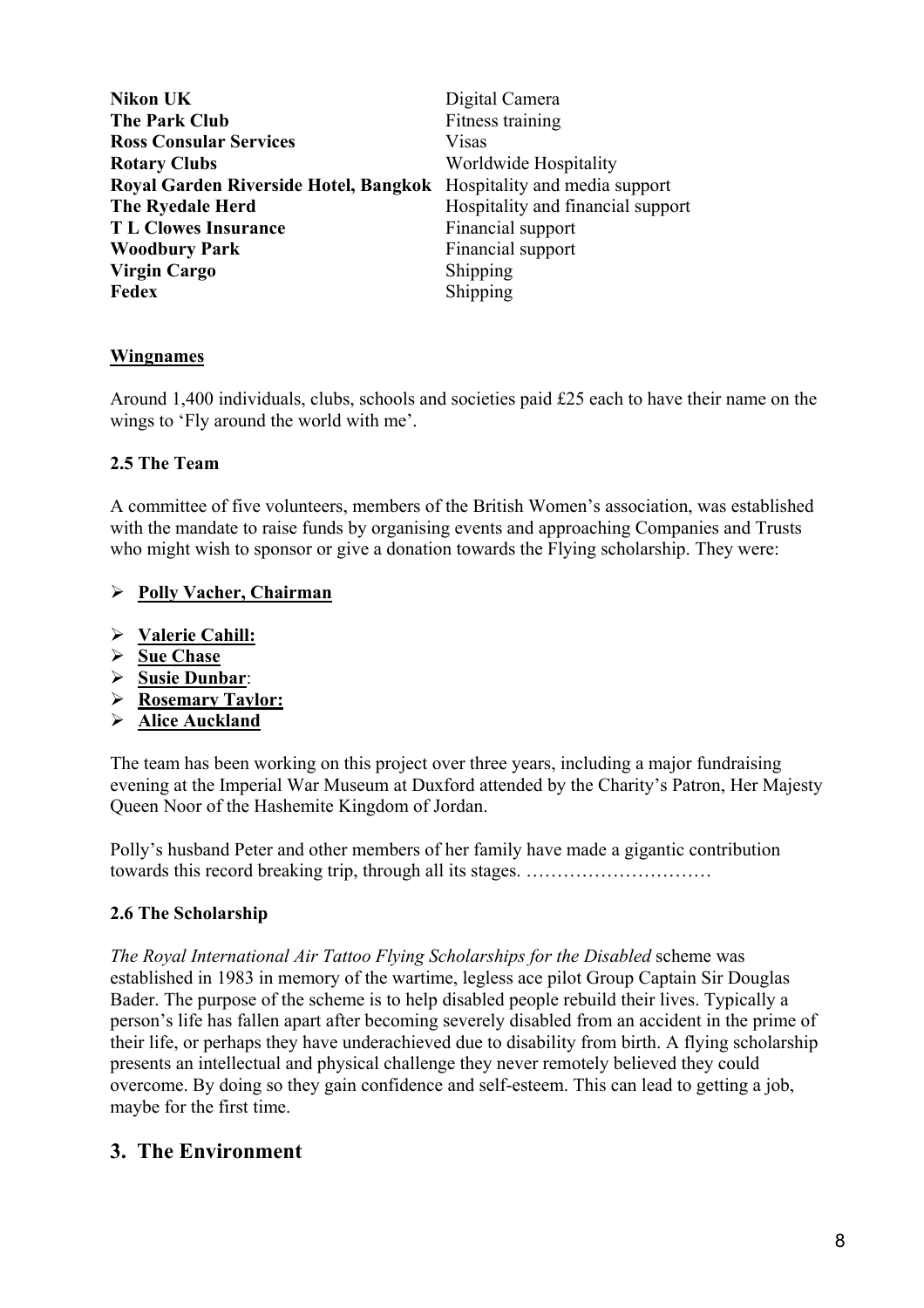*"We live submerged at the bottom of an ocean of the element air, which by unquestioned experiments is known to have weight, and so much, indeed, that near the surface of the Earth where it is most dense, it weighs (volume for volume) about the four-hundredth part of the weight of water ….. whereas… on the tops of high mountains it begins to be distinctly rare and of much less weight."* **E. Torricelli (1608-47)**

The atmosphere of the earth is a thin spherical shroud composed of a mixture of gases and retained by gravitational attraction. It extends to a great height, but conventional flight is possible only in its denser layers. However, around 90% of the total mass of the air is found below 40km (25 miles). This thin layer of air makes life on earth possible.

The lowest layer of the atmosphere, the one in which humans live, is called the troposphere. The Greek word tropos means turning; turbulent air motion results in continual mixing, and the troposphere is host to much of what is called weather.

The temperature drops linearly in the troposphere-that is, the decrease in temperature with altitude follows a straight line. The cooling of the air with increasing distance from sea level is about -6.5 degrees Celsius per kilometer (-3.6 degrees Fahrenheit per 1000 feet).

The troposphere extends to about 11 km, and at its upper edge-called tropopause-there is a shift in the behavior of the temperature. Beyond the stratosphere is the cold stratosphere where the temperature remains a constant –56 degrees Celsius (-67 degrees Fahrenheit) for about 9 km.

…………………………

#### **4. The Operational Plan**

*"Operational Plan manages the demands for a needs-satisfying function in time and space."* 

Dr J.Knezevic MIRCE Akademy

The main objective of creating an operational plan is the determination of the management of all consisting elements of the operation in the future, and the definition of the relationships between the elements of the system in time and space.

Taking into account all specified requirements at a very early stage of the planning process, known as the conceptual stage, the possible concepts of the future operation are examined in a broad form in order to outline the most favourable alternative. At this stage not all details of the operation are addressed. Thus, the outcome of conceptual stage is a general concept and plan for the future operational process, details of which might not be known fully.

#### **4.1 The Operational Plan**

Governed by a large number of factors, from technical to political, related to the Wings Around The World System, Polly and Peter have produced a provisional route for the journey, as shown in Table 9.

| Table 2. I Tovisional Operational Tian (Iwait) |                 |            |                      |                |
|------------------------------------------------|-----------------|------------|----------------------|----------------|
|                                                | Leg   Departure | Dest. City | <b>Dest. Country</b> | <b>N.Miles</b> |
| 1.                                             | Birmingham      | Caen       | France               | <b>221</b>     |
| ۷.                                             | Caen            | Limoges    | France               | 237            |

#### **Table 9. Provisional Operational Plan (Route)**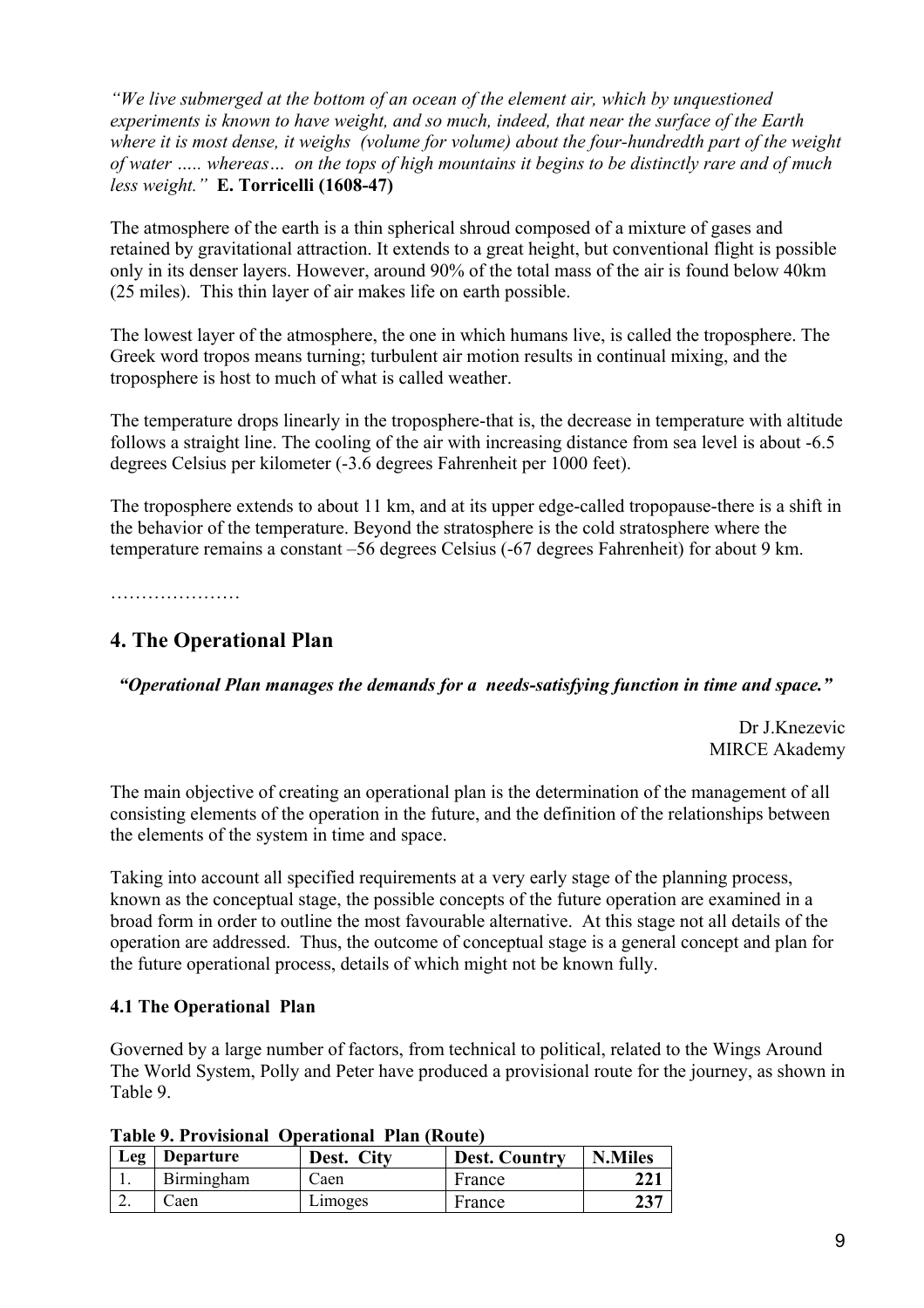| 3.               | Limoges              | Nice                                     | France        | 335  |
|------------------|----------------------|------------------------------------------|---------------|------|
| $\overline{4}$ . | Nice-                | Ciampino                                 | Italy         | 274  |
| 5.               | Ciampino             | Crete                                    | Greece        | 683  |
| 6.               | Crete                | Akrotiri                                 | Cyprus        | 450  |
| 7.               | Akrotiri             | Amman                                    | Jordan        | 580  |
| 8.               | Amman                | Damman                                   | Saudi Arabia  | 879  |
| 9.               | Damman               | Muscat                                   | Oman          | 545  |
| 10.              | Muscat-              | Bombay                                   | India         | 849  |
| 11.              | Bombay               | Jodhpur                                  | India         | 466  |
| 12.              | Jodhpur-             | Calcutta                                 | India         | 928  |
| 13.              | Calcutta-            | Bangkok                                  | Thailand      | 836  |
| 14.              | Bangkok              | Kuala Lumpur                             | Malaysia      | 658  |
| 15.              | Kuala Lumpur         | Medan                                    | Indonesia     | 205  |
| 16.              | Medan-               | Jakarta                                  | Indonesia     | 537  |
| 17.              | Jakarta              | Yogyarkarta                              | Indonesia     | 498  |
| 18.              | Yogyarkarta-         | Surabaya                                 | Indonesia     | 217  |
| 19.              | Surabaya             | Kupang                                   | Indonesia     | 671  |
| 20.              | Kupang-              | Darwin                                   | Australia     | 448  |
| 21.              | Darwin-              | Burketown                                | Australia     | 594  |
| 22.              | <b>Burketown</b>     | $\overline{\overline{\mathrm{C}a}}$ irns | Australia     | 360  |
| 23.              | Cairns               | Gladstone                                | Australia     | 526  |
| 24.              | Gladstone            | Gloucester                               | Australia     | 522  |
| 25.              | Gloucester           | Bankstown                                | Australia     | 152  |
| 26.              | Bankstown            | Canberra                                 | Australia     | 142  |
| 27.              | Canberra-            | Bankstown                                | Australia     | 142  |
| 28.              | Bankstown            | Coffs Harbour                            | Australia     | 254  |
| 29.              | Coffs Harbour        | Tontouta                                 | New Caledonia | 867  |
| 30.              | Tontouta             | Nadi                                     | Fiji          | 682  |
| 31.              | Nadi                 | Pago Pago                                | Samoa         | 701  |
| 32.              | Pago Pago            | Christmas Island                         | Kiribati      | 1158 |
| 33.              | Christmas Island     | Hilo                                     | <b>USA</b>    | 1067 |
| 34.              | Hilo                 | Santa Barbara                            | USA           | 2066 |
| 35.              | Santa Barbara        | Big Bear                                 | <b>USA</b>    | 180  |
| 36.              | Big Bear             | Colorado Springs                         | <b>USA</b>    | 797  |
| 37.              | Colorado Springs     | Denver                                   | <b>USA</b>    | 53   |
| 38.              | Denver               | St. Louis                                | <b>USA</b>    | 705  |
| 39.              | St. Louis            | Piqua                                    | <b>USA</b>    | 296  |
| 40.              | Piqua                | <b>Washington DC</b>                     | <b>USA</b>    | 339  |
| 41.              | <b>Washington DC</b> | Hartford                                 | <b>USA</b>    | 278  |
| 42.              | Hartford             | <b>Boston</b>                            | <b>USA</b>    | 899  |
| 43.              | <b>Boston</b>        | Gander                                   | Canada        | 840  |
| 44.              | Gander               | Narsarsuaq                               | Greenland     | 679  |
| 45.              | Narsarsuaq           | Reykjavik                                | Iceland       | 693  |
| 46.              | Reykjavik            | Wick                                     | UK            | 645  |
| 47               | Wick                 | Birmingham                               | <b>UK</b>     | 398  |
|                  |                      |                                          |               |      |

Therefore, at the end of this stage of the journey, the provisional plan had to be converted into a detailed set of specifications related to every single element of the system according to which the round the world journey is to completed. As this process progressed, more information became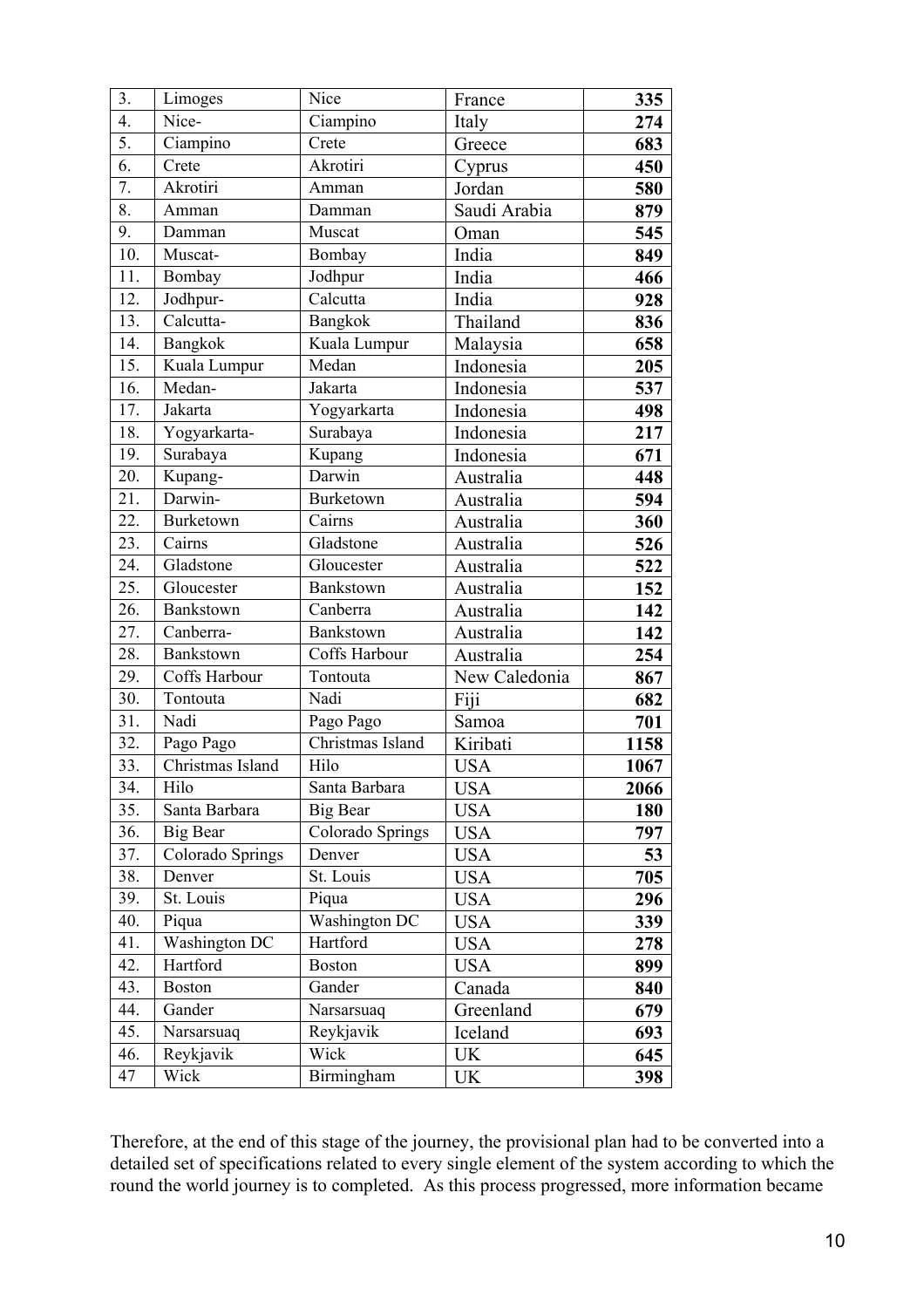available which in turn provided the opportunity for the selection of the best solutions among all possible alternatives.

**……………………………** 

# **5. The Operation Process**

#### *"The Operation Process is a flow of operation tasks needed to meet the Operational Plan of the System".*

Dr J Knezevic, The MIRCE Akademy

After years of preparation, lead by devoted and motivated team, supported by sponsors, with a nearly 1000 names on the wings, the day for the beginning of the operation process has arrived.

# **5.1 Start: Birmingham 12th January 2001**

The Birmingham International Airport, was a venue for thee the beginning of the transformation of operational, maintenance and support plans into operational reality. The main elements of the Wings Around The World System, Polly, a day before her  $57<sup>th</sup>$  birthday, and the G-FRGN Piper Dakota, whose airframe and the engine had each done 1712.9 hours of flying, from new, were ready for official take off. Family, members of the Royal International Air Tattoo Flying Scholarships for Disabled team and scholars who benefited from the scheme in the past, sponsors, friends, well wishes and media.

At 12.30 pm, Polly made a scheduled departure. Immediately after the take off she performed a spectacular fly-past in formation with RAF Harrier jump jet, piloted by Sqn. Ldr Al Pinner, and headed south towards France. This was the end of planning and the beginning of the around the world solo conquering operation.

# **7. The Support Process**

*"The Support Process is a flow of support task performed to provide necessary resources for System operation and maintenance".* 

Dr J Knezevic, the MIRCE Akademy

The final statistics regarding the additional, non-planned, demands for the support resources was as follow: ……………………………………………………………………..

#### **8. System Operational Success**

*"System Operational Success* **is** *the provision of need satisfying function(s), in time and space, under the impact of Internal & External Disturbances".* 

Dr J Knezevic, the MIRCE Akademy

#### **8.1 Scheduled Arrival at the Birmingham International Airport:**

On  $17<sup>th</sup>$  May 2001, after 124 days of circumnavigating the globe through four continents, twenty countries and spending 232.45 hours in the pilot's seat, Polly arrived, on scheduled, at 10.30 am,